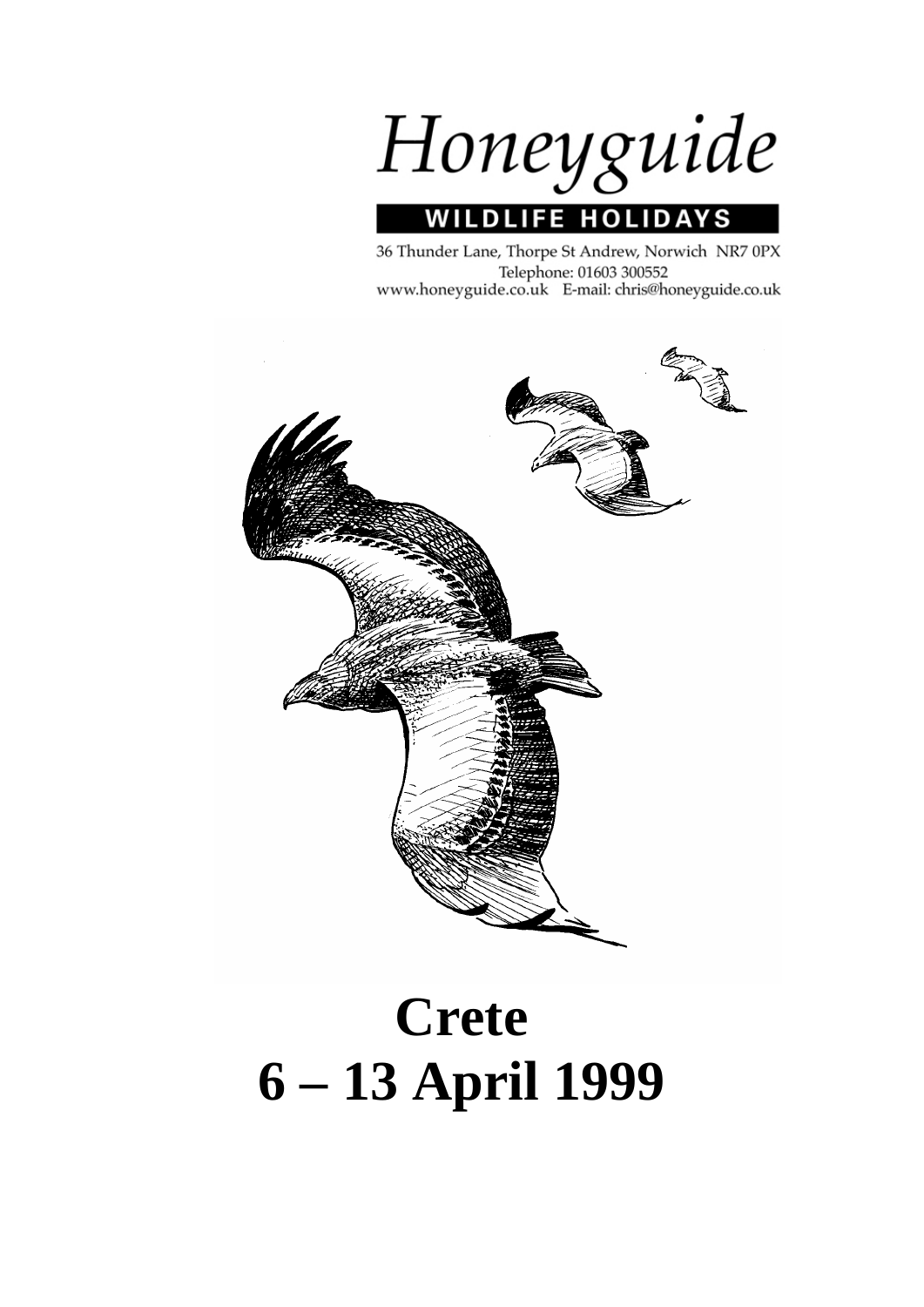## **Crete 6 – 13 April 1999**

## **Holiday participants**

Mary Cunningham

Stephen Sutton Pamela Sutton

Gordon Webster Maureen Webster

Della Mascarenhas

Margot Holmes-Smith Neale Holmes-Smith

Richard Beswetherick Sandra Beswetherick

Ian Milne Jenn Milne

Kathleen Claxton Michael Claxton

Leaders Mick Rebane Diana Mortimer

Report written by Mick Rebane and Diana Mortimer

Illustrations by Rob Hume. Cover: griffon vultures

As with all Honeyguide holidays, £25 of the price of the holiday was put towards a conservation project, in this case for the Hellenic Ornithological Society (HOS), which is based in Athens but whose work covers the whole of Greece and its islands. £350 was sent this year - £25 per person. This brings Honeyguide's total contributions since the first Honeyguide holiday in Crete in 1995 to £1,695, and to conservation projects in Europe to £17,425. A thank-you letter from HOS and information about the lammergeier project work appear at the end of this report (but not this web version).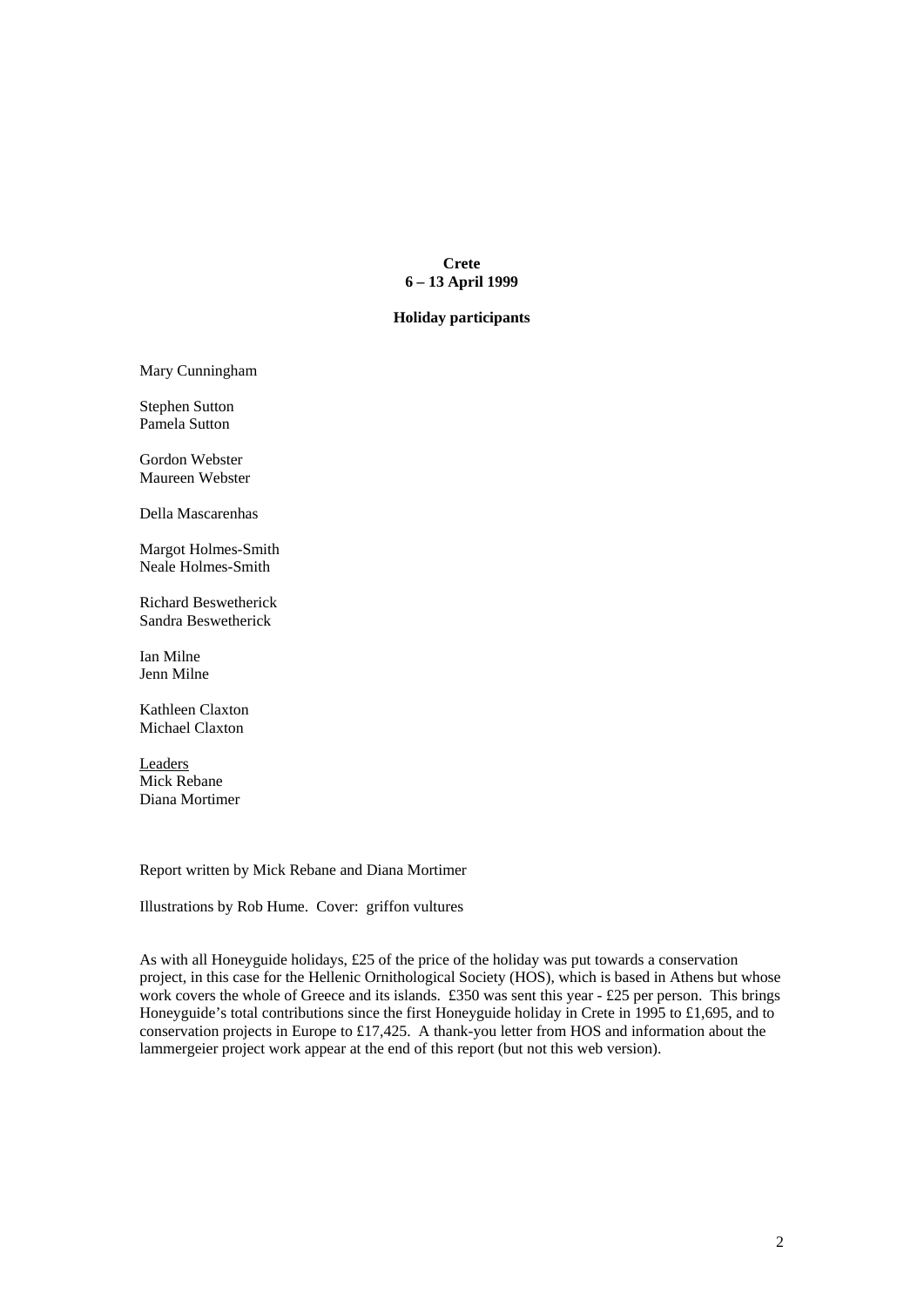# **CRETE 6 - 13 APRIL 1999**

## Tuesday 6 April – Gatwick to Plakias

As usual with most charter flights these days, there was a slight delay in the flight. Arriving at the new upgraded Heraklion airport, Mick Rebane - co-leader for this holiday who had already been on Crete for a week - patiently waits for Diana and the rest of the Honeyguide group to reclaim their baggage. Slowly, slowly - siga, siga - is a phrase that everyone became accustomed to on the island during the week, where the pace of life is much slower. Most things do eventually happen in Cretan time, and that perhaps is one of the reasons people come here - to unwind and forget about deadlines and the daily manic rushing around. A good introduction was the baggage reclaim where things were proceeding at an even slower pace than normal - even for Crete!

Mary is the first to come through and embark onto the coach, while Mike and June renew acquaintances with Mick who they met on a holiday in the Spanish Pyrenees a few years ago, but it is some time before everyone is accounted for. All bags and belongings retrieved, except for Richard's pruning knife - we never did find out whether Richard intended to get a gardening job on Crete or whether he had read the guide books before about the macho Cretan race and wanted to impress the locals with his own knife!

A Crete bathed in warm sunshine welcomes the group. A good omen, as the previous week had been both cold and wet. The two hour coach transfer first follows the north coast westwards towards Rethymnon through the rugged and impressive coastal scenery, and we then turn south and inland on the second leg down towards the sleepy resort of Plakias on the south coast.

The journey is so spectacular that most of the group quickly drops off to sleep. Those that do manage to stay awake are rewarded with much more than spectacular scenery. The stunning yellow of Jerusalem sage, Spanish broom and thorny broom carpeting the hillsides; the orange sellers along the roadside; the deep blue inviting Cretan sea and the fleeting glimpses of large birds of prey such as buzzard and griffon vulture; all providing a taster of what was to come during the week. It is always a little frustrating during that first coach journey to see so many interesting plants, birds and new sights pass as a blur and not be able to stop and explore.

George Giorgos, our host for the week meets us in the square at Plakias and greets us with both bad and good news! First - the bad news - we do not have a hotel! The good news - we have been allocated to another hotel in the village (three in fact), and with superb views to boot. Our original hotel, the Sophia, was suffering from 'water problems' and the spare parts had not arrived and Greek Easter was fast approaching. This is not a normal problem and an interesting start for Diana leading her first holiday. It even throws Mick initially as it is the first time this situation had occurred in over 20 tours to the island. As one might expect, the unloading and transfers from the coach take a little longer to organise than usual and as a consequence our dinner rendezvous is later than normal. As a result the Sophia (no relation) taverna was now full inside, and so we experience our first Cretan evening meal together outdoors. We soon discover why everyone is inside and everyone soon have their coats on and the gas heaters are turned to full 'blast'. Winding down begins and soon we are all warm - but whether that is due to the extra clothes, the heaters, the food or wine is a little unclear!

#### Wednesday 7 April - Mirthios

Having arranged to meet after breakfast on the harbour next to the Sophia taverna in the morning, we congregate in the warm morning sunshine before heading off into the hills behind the village of Plakias. This however is the first tour to Crete that a member of the group is lost before the trip had started. Della arrives at the meeting place quite promptly and quickly disappears because she then thinks that Ian and Jenn are meeting her in front of the hotel. A few minutes pass and Ian and Jenn arrive without Della! Ian then goes off in search of Della! This could have continued all day and would have been very entertaining but fortunately we are all reunited with each other and make our way inland towards the hillside village of Mirthios.

Gordon had already had sightings of bee-eaters along the cliffs by the hotel earlier this morning - a very, very early record for Crete - so we were all looking forward to equally good sightings during our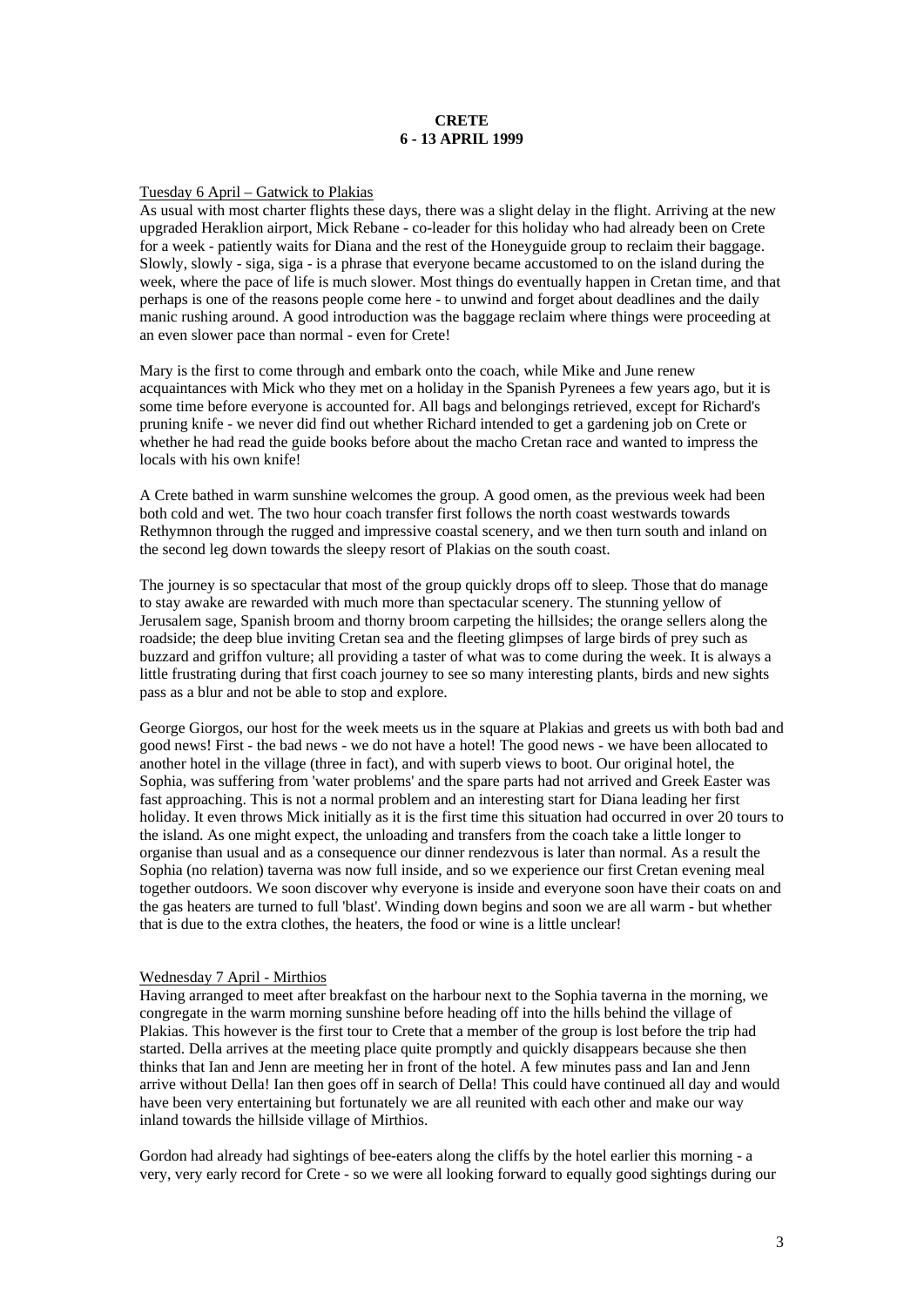first day. As with all first days, progress can be especially slow when there is so much to see. Italian sparrows noisily greet us as we leave the village, where we come to an abrupt stop in a car park which is covered in all sorts of colourful wildflowers - crown daisy (with both colour forms), honeywort, large blue alkanet and wild salsify to name a few. We could have easily spent all morning in the car park, but by consensus we decide to move on up the valley as postcards sent back home may have read a little strangely - "First day spent in car park looking at weeds!"

Winding our way up the valley through the olive groves, people soon become familiar with the loud song of Cetti's warbler in the cover of giant reed in the riverbed, and the buzzards drifting high overhead. Our first orchids are soon found - tongue, Italian man and marengo orchid. While Neale discovers a specimen of the weird friar's cowl, the only one seen during the whole week.

A superb old bridge and an ancient chimney mill (originally built to power a wheel for grinding corn) come into view but we first briefly disappear around the corner to pay a visit to a hidden chapel built into the cliffs. This was gradually disappearing under ferns and Cretan endemics such as hanging mullein and Cretan wall lettuce. The climb up the hillside now began in earnest through the surrounding dramatic scenery with crag martins, blue rock thrush and raven all putting in appearances. Most of the group were wondering what they had let themselves in for as they emerged at the top of the slope just below the village - however confidence in the leaders was soon restored when everyone is told that this is the most strenuous walk of the week and a cold beer lies in wait just round the corner, or is it the next corner, no it must be the one after that!

The old village laundry is carefully examined and noted for later in the week, before we settle in at the Plateia taverna in Mirthios - one of the most stunningly-situated tavernas in the whole of Crete, looking down onto the inviting bay of Plakias, and we all (well most of us!) agree that it was well worth the climb up. After a very relaxing and superb lunch we regroup and stagger homeward down an easy path back to Plakias.

A new taverna tonight - Christos's - where we actually chose to eat outside. More Cretan specialities as we share our mezethes and listen to the waves of the Libyan Sea hit the Cretan shore. No-one knew that it was Diana's birthday (obviously apart from Mick and Diana that is!) until a large chocolate birthday cake appears at the end of the evening, impressing everyone in the taverna. Christos coaxes Diana to the fore - a little embarrassed - to cut the cake, to the strains of "Happy birthday to you....".

#### Thursday 8 April - Kourtaliotiko Gorge, Kedros mountains behind Spili

Yesterday was down as a relaxing introduction to the island (although not everyone seemed to agree with that!) walking from the village without having recourse to transport. Today saw our first outing in the minibuses. Neale, Margot, Diana and Mick meet for breakfast and while we did not have the se a views that the rest of the group enjoyed (green with envy), at least for this morning and this morning only - we did have the pleasure of the company of a very very noisy great reed warbler singing at the top of a plane tree directly above the swimming pool.

Before setting off inland towards the Kourtalitiko gorge and beyond we drive eastwards along the coast a little to see if we could catch up with the bee-eaters that Gordon had spotted the previous morning. Unfortunately they were nowhere to be seen and had obviously been passing through heading north. However we were not disappointed as there was much to see - including a woodchat shrike perched on the hillside scrub, a hidden nightingale, good views of Sardinian warbler (*below*), and a kingfisher ("Over there Mary - quick!" - a shout often heard during the trip). Mary never did see a kingfisher but not for want of trying.

As we had not yet explored the other end of Plakias beach we make our way through the village to this beach. We are rewarded when 17 little egrets fly overhead shortly after we arrive, as do 4 grey herons. The damp fields and beach however are pretty quiet apart from a little ringed plover, numerous crested larks, stonechats and a solitary tawny pipit, although the flowers make up for the

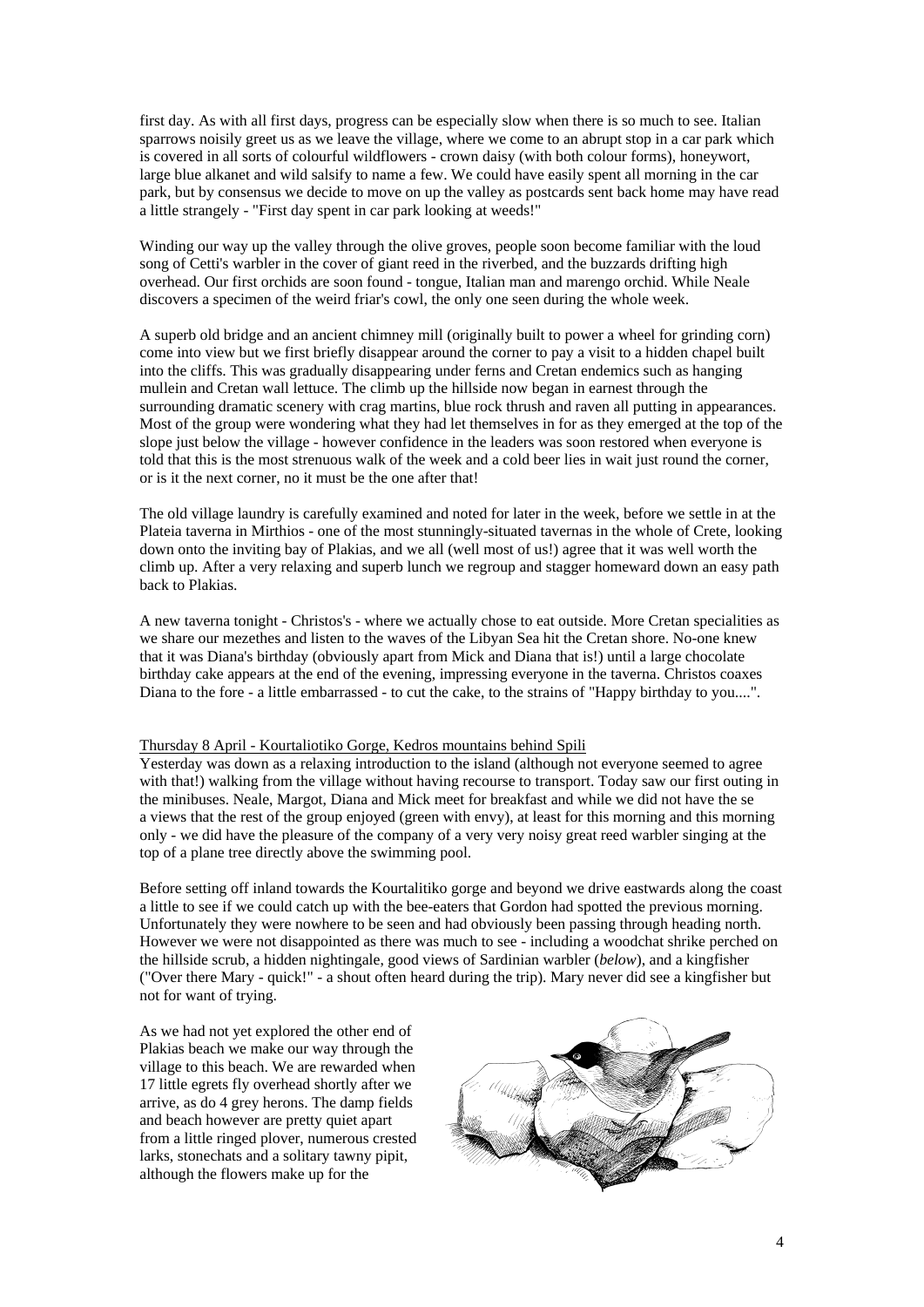quietness with bright splashes of colour in the fields as well as on the beach. Masses and masses of pinks vied with the sea spurge, sea medick, sea rocket and leaves of the autumn flowering sea daffodil.

Time was passing quickly passing and we reluctantly get back into the buses and head out of the village inland towards the spectacular Kourtaliotiko Gorge with its precipitous gorge walls. As the weather is still and warm we decide to do the gorge in the morning rather than on the way back. Parking the buses at the top of the gorge we descend the steep steps down into the gorge bottom with its church of Ayios Nikolaos and noisy waterfalls. It's always difficult to know whether to keep your eyes on the ground looking for plants or skywards in the hope of seeing a Lammergeier. On this terrain there is no option - concentrate in the steps - and stop if you want to look for plants or birds!

The soils are obviously different here to the soils immediately around Mirthios, and the morning's walk reveals some exciting finds including yellow asphodel, Cretan cyclamen, Cretan tulip and tree spurge. The birds no less so, and while no lammergeier appears we do have good views of griffon vultures, two grey wagtails around the waterfalls and the fast flowing river, crag martins darting in and out of the rock faces, rock doves, wren (a mountain species in Crete!) and a very obliging alpine chough. Most make use of the well-positioned bench on the way back up - not for a breather of course but for a final look skywards before returning to the buses.

Everyone is feeling a little peckish now so the culinary delights of Spili are in most people's minds flowers and birds having taken a back seat. Taking a short cut up through the sleepy village of Frati we are soon distracted once more and stop for a quick exploration. We are not disappointed with Ian and Richard lucky to catch a glimpse of a beech marten disappearing into a Cretan garden, while others were suitably impressed with the size of the giant orchid. Unfortunately a singing cirl bunting would not reveal itself and eventually disappears around the corner and further up the valley. Even over lunch at Spili with its famous lion fountains, there was much to distract us - swallows, more griffons and a peregrine overhead on our way back to the buses after lunch.



The foothills of the Kedros mountains behind Spili are one of the botanical highlights of the whole of the island, if not the whole of the Mediterranean. However at this time of year the weather has not yet settled and a visit up into the foothills can be a bit of a hit and miss affair. This year and today however we hit it spot on - warm and sunny with the plants (and even the birds) at their very best. Orchids too numerous to mention but mention we will - carpets of few-flowered orchid and Boryi's orchid, alongside and rubbing shoulders with rainbow, bumblebee and Cretan bee orchid, fields full of poppies, tulips and anemones, and the stream sides and wetter flushes clothed in widow iris. The birds do not like this competition and a hoopoe greets us on arrival at our parking spot, and soon have all and sundry admiring the bird, and stalking a tree to get better views.

Once we cross the stream, the next couple of hours pass very quickly with plenty to keep everyone's interest. Gordon was first onto a male Montagu's harrier, and other birds quickly follow - a black-eared wheatear, a female marsh harrier, a couple of woodlarks and 25 very busy short-toed larks.

We eventually pull ourselves away from this amazing place and make our way back to Plakias where the sparkling bay greets us on our return. Another new taverna tonight, the Glaros where the genial and charming Nikos plies us with lurid cocktails and raki into the late evening.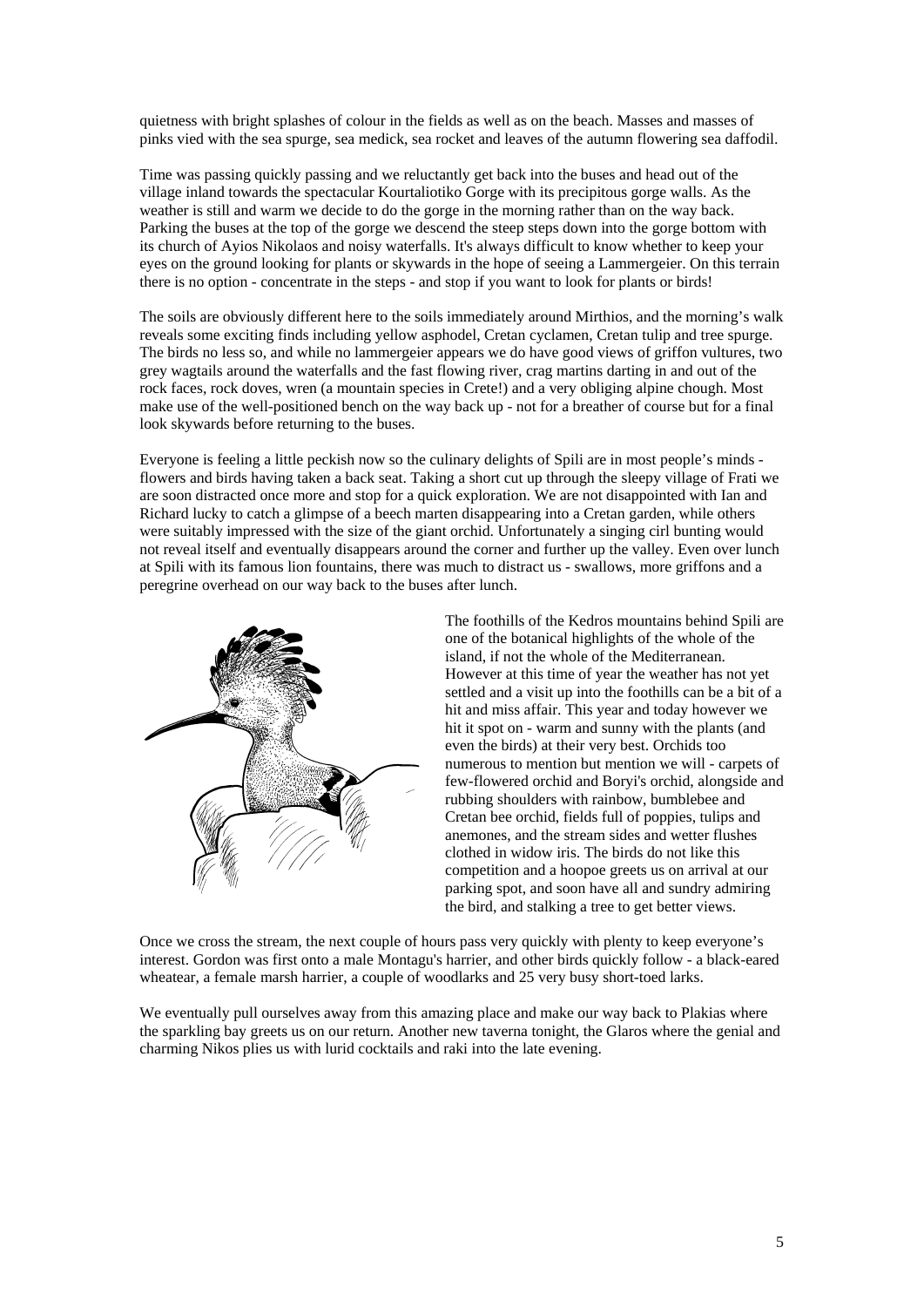#### Friday 9 April – Phaestos and Ayia Triada

Today sees us venture farther afield, the end destination being one of the four Minoan palaces known from Crete - Phaestos. The first part of the journey is a repeat the journey of yesterday, through the Kourtaliotiko Gorge, Frati and Spili but then onto a new piece of road through the mountains he ading eastwards towards the sea again. Unsurprisingly many stops are made with good numbers of alpine swift and distant griffons, and much in the way of flowers to keep people occupied - particularly masses and masses of giant fennel in the fields and the roadsides filled with blue hairy lupins.

As we journey further into the mountains a photo stop is requested of the heavily snow-capped mountains in the distance. Various combinations of individuals stand next to each other as the cameras clicked, and it is as much as Mick and Diana can do than to stop some of the group being run over by local traffic as they marvel at the scenery forgetting they are also standing on a main road. Margot (with her Dutch ancestry) becomes increasingly excited with the mountain scenery and we have to force her back onto the bus!

Back into the buses for a unforgettable drive through the extremely busy town of Timbaki on market day! Stalls are spread out across the main road with what seems no room for any pedestrians let alone traffic. Anyway, we gradually make slow progress through the very crowded streets rubbing shoulders - literally - with well dressed Cretans, getting close views of shoe stalls, fireworks (in readiness for Greek Easter in a day or twos time) and cups of Greek coffee.

When we eventually arrive at Phaestos, this too was very busy and the car park is almost full with hire cars and tour buses. After a welcoming cup of coffee and early lunch at the cafe and gift shop Diana and Mick explain the plan for the afternoon - it becomes obvious that everyone is now fully in holiday mode and no-one listen to our precise programme for the afternoon. Gasps of disbelief are heard as Mick and Diana disappear off to Ayia Triada in the buses, returning together in only one. As the afternoon progresses it becomes clear to some if not all what is happening as we all walk away from Phaestos towards the summer palace of Ayia Triada. If Spili and the Kedros mountains were spectacular for the number of orchids, then Phaestos must be one of the most colourful of the countryside around with banks and banks of purple vipers bugloss, golden cassidony, field gladioli and mallow-leaved bindweed, together with patches of the endemic shrub shrubby sainfoin (Cretan ebony), and sprinkled through with more orchids - Cretan bee orchid, pyramid orchidal and tongue orchids.

The walk produces few new birds although chukar was heard, with many buzzards and towards the end point of the walk, a number of kestrels seemingly feeding on the bees over the colourful hives nearby. Further searching by Richard reveals what looks like an active badgers' sett. As the remainder of us approach Ayia Triada we find the speedy walkers - Margot, Sandra, Mary and Jenn - all disappointed with the lack of a tea shop at Triada and busy replanning the itinerary for next years group!

We all rush back from Ayia Triada to Phaestos to give everyone the opportunity to visit this world renowned palace and archaeological site before it closes for the day, only to find that almost everyone has opted for tea and ice creams - I don't know why we bother sometimes! A huddle soon forms as Mary describes the finer points of a warbler, seen during her walk to Ayia Triada, to Ian and Gordon who scour the books in search of this mysterious bird.

As compensation for a generally quiet day for the birders, a quail is heard below the ramparts at Phaestos, with good views of stonechat sitting on the overhead wires - along with new birds for the trip - fan-tailed warbler, collared dove and woodpigeon - all fairly uncommon on the island.

Friday sees us return to Christos's taverna where another varied and stupendous meal was had. Jenn, Pamela and Diana become so hysterical at one point - goodness knows what the reason was - that they suddenly agree between themselves that a silence pact was in order, and what seems like the whole taverna and village suddenly become quiet. Fifteen minutes later riotous laughter and conversation resume. Tonight is almost a exact re-enactment of two nights ago - this time it is Della's birthday and she is also surprised to receive a birthday card and cake, doing the honours with the taverna's own Cretan birthday knife. It is also on this night that we discover there are two aliens in our midst - Stephen and Pamela. Acting suspiciously for a number of days they finally unwittingly exhibit their alien personas by wearing a short-sleeved shirt (Stephen) and a summer dress (Pamela) to dinner. They have no conception of the cool ambient evening temperatures at this time of year but had read somewhere in 'The Alien's guide to Earthling Crete' that it is very warm - indeed hot - in the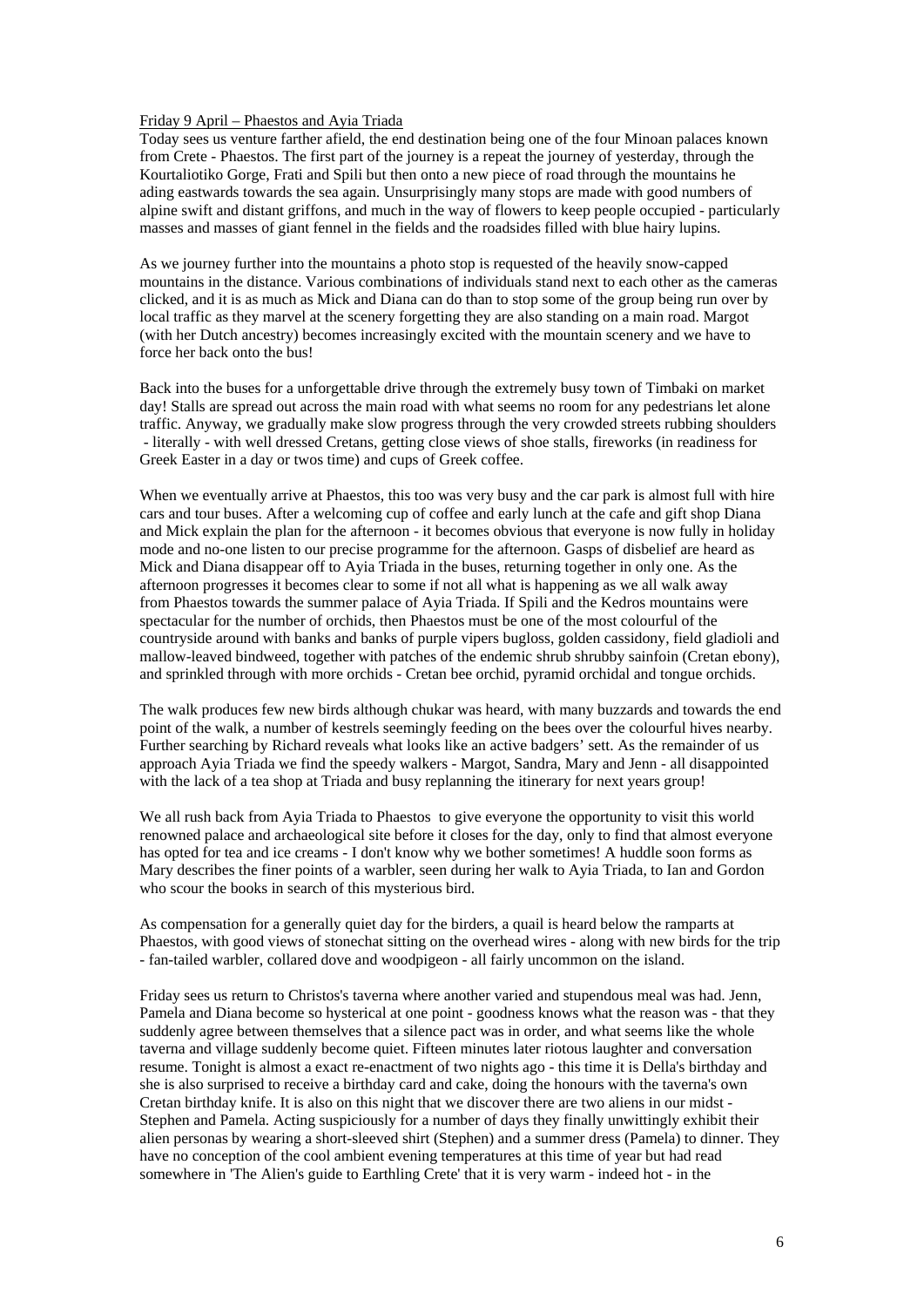Mediterranean! Despite being aliens they have a good general grasp of life on earth, and were, for aliens, very good company.

## Saturday 10 April - Kotsiphou gorge, Kournas Lake and Ayia Reservoir

Today was a bit of an unknown quantity as no-one knew where we going! Mick and Diana less so than others it appeared. For the first time since Honeyguide started going to Crete five years ago the leaders had finally thrown in the towel. Most groups can be pretty demanding but this lot - well!

But - seriously as they say - given the strong interest in birds (and yesterday had been quite a quiet day, and no we hadn't seen lammergeier yet, etc, etc) a drive to probably the best bird site on Crete was called for. But first of all we stop on the way out of Plakias in the Kotsiphou gorge - the only other route in and out of Plakias. As we are about to enter the gorge the song of ortolan bunting is heard form the bus and we scan the shrub-covered hillside for views of the bird. Further into the gorge good views of blue rock thrush are had above us on the cliff, for those who missed the bird on the first day, while a group of noisy jackdaws (uncommon in Crete) call and float above. Neale disappears after Cretan arum and yellow flax which are hanging off the walls of the gorge, but promptly returns when the sound of turning engines is heard - it always works!

Again the journey is littered with roadside stops for this and that we make a short stop on the north coast to stretch our legs. The coast turns out to be a little quiet apart from the odd common sandpiper, little egret and yellow-legged gull. There follows a detour to Kournas Lake where much yoghurt with honey/fruit is consumed overlooking the only natural lake in Crete. The lake is apparently bottomless and its eerie turquoise blue colour gives it a very unnatural feel. A regular wintering site for blacknecked grebe is its other claim to fame, and some of us are rewarded with a brief view of one bird which despite after much searching cannot be refound - a sprinkling of pedaloes, little grebe, moorhen and coot are also to be had, and a little egret gives a good flypast.

Time is marching on and so back onto the buses for the main destination of the day - Ayia Reservoir about 12 kilometres to the south west of the ancient city of Chania on the road up towards the Omalos Plateau. Passing through the main orange growing area on Crete with its sweet smelling flowers we arrive at Ayia around lunchtime and while expectations are great they are quickly exceeded. Despite being an artificial water body it looks more natural than Kournas Lake, and is certainly much richer in birdlife. It is difficult to know where to start looking first. Firstly the whiskered terns call for your attention, then the marsh harriers, then the squacco heron, followed by the single glossy ibis - but what are those birds feeding at the reed edge - yes they are little crakes - and that one, another little crake, no it's a Baillons' crake! At one point the crake is at our feet and much too close to use binoculars! Wood sandpiper, black-winged stilt, little gull, kingfisher, and clouds of house martins all vie for our attention. Tearing ourselves away for a late but laid back lunch (was it 4 or 5 pm?) in the quiet coastal village of Almerida, the peace of Richard Hobbs (a friend of Mick and another wildlife leader) was destroyed when we arrive, but he kindly agrees to take photos and more photos of the table. A swift walk follows to admire the 5th century Byzantine mosaic - there really is too much to see and do on Crete - before we board the skylark buses back to Plakias.

Tonight is the eve of Greek Easter and all are keen to go up to the village of Mirthios for the church service around midnight. George's wife, Anne Marie, is a little worried about the prospect of us going to the village - "too much boom boom" she cries - we find out she is going to a quieter service at Preveli. Each of us will have our own memories of the Greek Easter service and the celebrations, the friendliness of the villagers, the exuberance (!) of the youngsters, and the "boom booms" - but it will certainly never be forgotten. What we didn't expect that evening was to overtake a train!

# Sunday 11 April - Moni Preveli

A wet start to the day, making life a little difficult for the villagers who are getting their barbecues ready for the lamb roast for Easter lunch. A later start for us today following last night's celebrations also it is only a short journey for our half day so we have plenty of time. Stopping off at the far end of the beach at Plakias again, 17 (all herons come in 17s it seems) purple herons fly over our heads. A drive down the beautiful Geropotamus valley stopping on the way at the old Moni Preveli, where while admiring the old monastery a large mixed flock of hirundines fly past overhead - mainly house martins and swallows, but sprinkled with a few red-rumped swallows and sand martins which give all an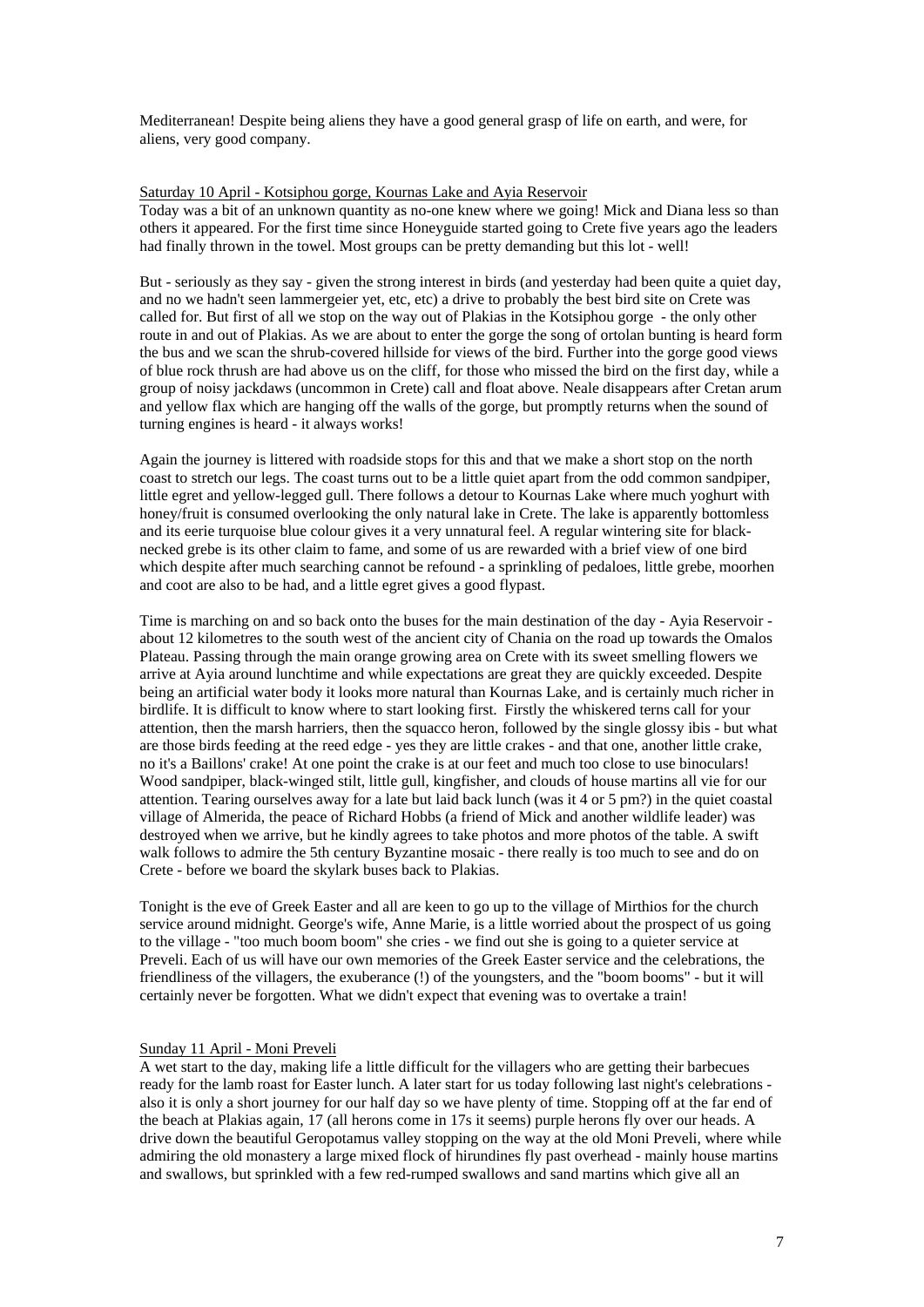opportunity to compare and contrast and get to grips with the finer points of identification. Maureen is so keen to get her identification correct, or is it to get that extra special photograph of the monastery, that she falls into the boundary fence! Fortunately she is only shaken and not stirred, but her lens filter is nowhere to be seen. A short drive towards the sea and the next stop at the 'new' Moni Preveli famous for the part it played assisting the British and Allied troops during the German occupation of the island in the 2nd World War. We stop here for a very pleasant couple of hours for a walk down through the coastal scrub in search of migrants and Ruppell's warbler - the morning brings few birds however apart from the odd black-eared wheatear, a couple of chukar partridges and the occasional croaking of a nearby raven. This gives time for searching out new plants and strangely Mick cannot find any volunteers to test out the stinging potential of the Roman nettle.

The afternoon is free and some share another lunch at the square up in Mirthios village, while others have a relaxing time down and around the sea at Plakias. Neale and Margot go for direct route 1 back down the hillside to Plakias retracing our steps of the first morning - fortunately for us all and Margot in particular a spiny bush prevents her rolling down the precarious hillside as she stumbles on the way down!

As this is Greek Easter, when families celebrate with an open air Sunday afternoon lunch of roast lamb, we also sample this traditional Cretan celebration in Christos's in the evening. At least some of his staff have partially recovered from the festivities and return to the taverna in the evening to assist with the cooking and waiting. Beautifully tender dishes of lamb with all the trimmings appear followed by a special Cretan desert of figs. Conversation soon turns to birds of prey, and some of the group is now beginning to suspect that lammergeier is a figment of the imagination. However, if we are to see this elusive creature they decide that some direct action is called for, and so all lamb bones soon disappear into various bags to be laid in the Kotsiphou gorge tomorrow. While seemingly a good idea at the time, Mick and Diana - charged with looking after this collection of bones (thanks!) - decide that walking around Plakias with a bag of bones and being followed by all the village's cats is not good for their street cred, so they lay the bones to rest so to speak in a municipal dustbin.

## Monday 12 April - Frangokastello

A new direction for the trip today in search of, among other things, those two elusive birds lammergeier and Ruppell's warbler. Before we head west today we cannot avoid the anticipation of what birds might be hiding along the beach at the far end of Plakias. We don't want to spend too much time here as there is much new land to explore but we feel that ten minutes or so may repay a little effort. The previous day's rain seems to have brought a few birds down to rest on their migration northwards. In the fields there are four tawny pipits, and three whinchat feeding in the wet patches along the road from the beach out of the village.

We climb up the mountainside through Mirthios into the Kotsiphou gorge and out onto the road westwards towards Frangokastello. The morning is glorious and the hillsides look very promising so we stop to scan the hillsides. Almost as soon as we get outside of the buses a Ruppell's warbler bursts into song and both male and female birds are clearly seen by everyone for a good half hour, the pair being very active with another male bird also seen. Further excitement was provided a singing ortolan bunting in the distance - heard but not seen. A Cretan gentleman passes us on the roadside walking home after the Easter festivities and boasting of his night's conquest!

The scenery really is stunning along the drive and it is very tempting to stop around each corner, which Diana's bus does. Given the lack of bones, Diana and Ian attempt to turn a griffon vulture into a juvenile lammergeier - a nice try but the rest of us remain unconvinced. A short deviation down to the beach at Rodakina reveals an immature shag sunning itself on the rocks close to the shore, and a poppy-filled meadow contains fringed rue.

A pre-lunch walk along the coast at Frangokastello is quiet - a lone purple heron and not much else although the plants growing amongst the ruins of the castle, mandrake, foetid trefoil and pheasant's eye attract the botanists. The nearby taverna beckons and once the owner recovers form the shock of 16 customers arriving off season and mid-week, we are treated to another tasty fresh Cretan meal.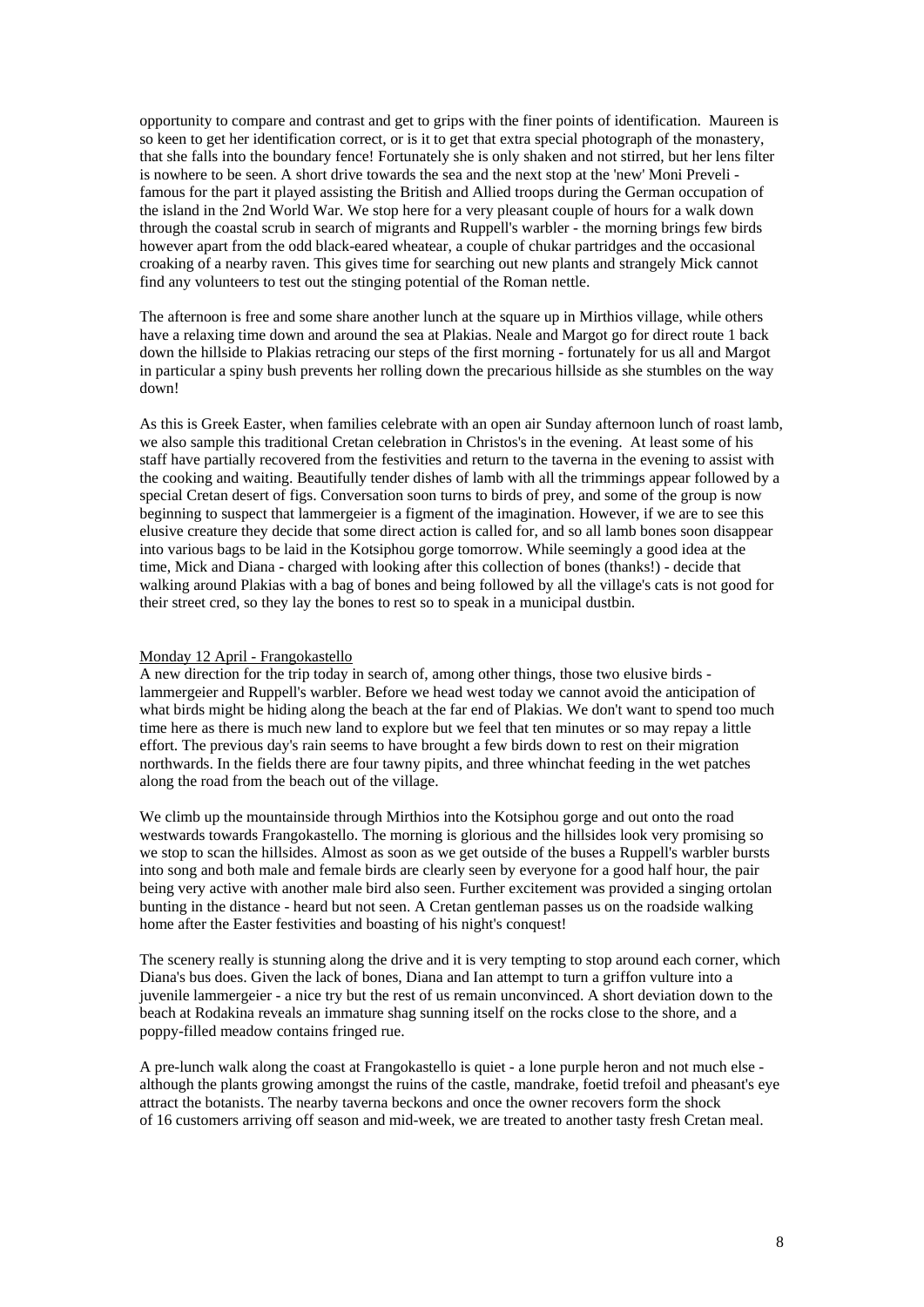After lunch, the drive above the Imbros gorge is not an easy one. Hairpin bends follow each other is quick succession, and when you think you are at the top another rise appears. This is the second longest gorge in Crete after Samaria and is particularly inviting to walkers early in the season when the Samaria gorge is still closed.

Returning home past a woodchat shrike and some tawny pipits on the flat plain of Frangokastello, Diana's bus - now heavily tuned to 'flattened fauna' - all shout out when passing a sadly squashed badger, but Mick's bus misses it for the second time that day. After some last minute shopping at Mirthi os a vote decides we end the week at the Glaros taverna - where Diana and Mick are suitably embarrassed when presented with a generous gift from the group including a hand drawn (by Gordon) card of the two 'in action' ie with binoculars in hand looking bemused and uncertain! Mick however is not convinced that Gordon has quite perfected his artistic talents as he is convinced that: 1. He is much taller, 2. His legs are not that hairy and 3. His stomach is not that large. Mick is a little happier when Gordon tells him that he is looking at the sketch of Diana! Lurid coloured concoctions, raki and that old favourite pop song of the 1960s -"Diana" - round off the evening and sadly the week.

# Tuesday 13 April

A sad farewell to another sunny and warm Plakias morning, but at least a coach departure of 11am gives us time for some last minute birdwatching, plant searching, sunbathing and shopping.

The coach makes good time and we locate an empty part of the departure lounge for our picnic, serenaded by a young girl on her violin, and rapturous sighs from Ian who has just read that Wales have just defeated England in the rugby.

All runs smoothly on the return flight until we arrive at Gatwick when the aliens discover they have left their keys to their 'spaceship' back in Plakias. An hilarious week of excellent company, sunshine and warm temperatures, stupendous scenery, plants and birds, very friendly local people, and the many shared meals. Oh yes, and there was a little raki and the odd 'boom boom'!

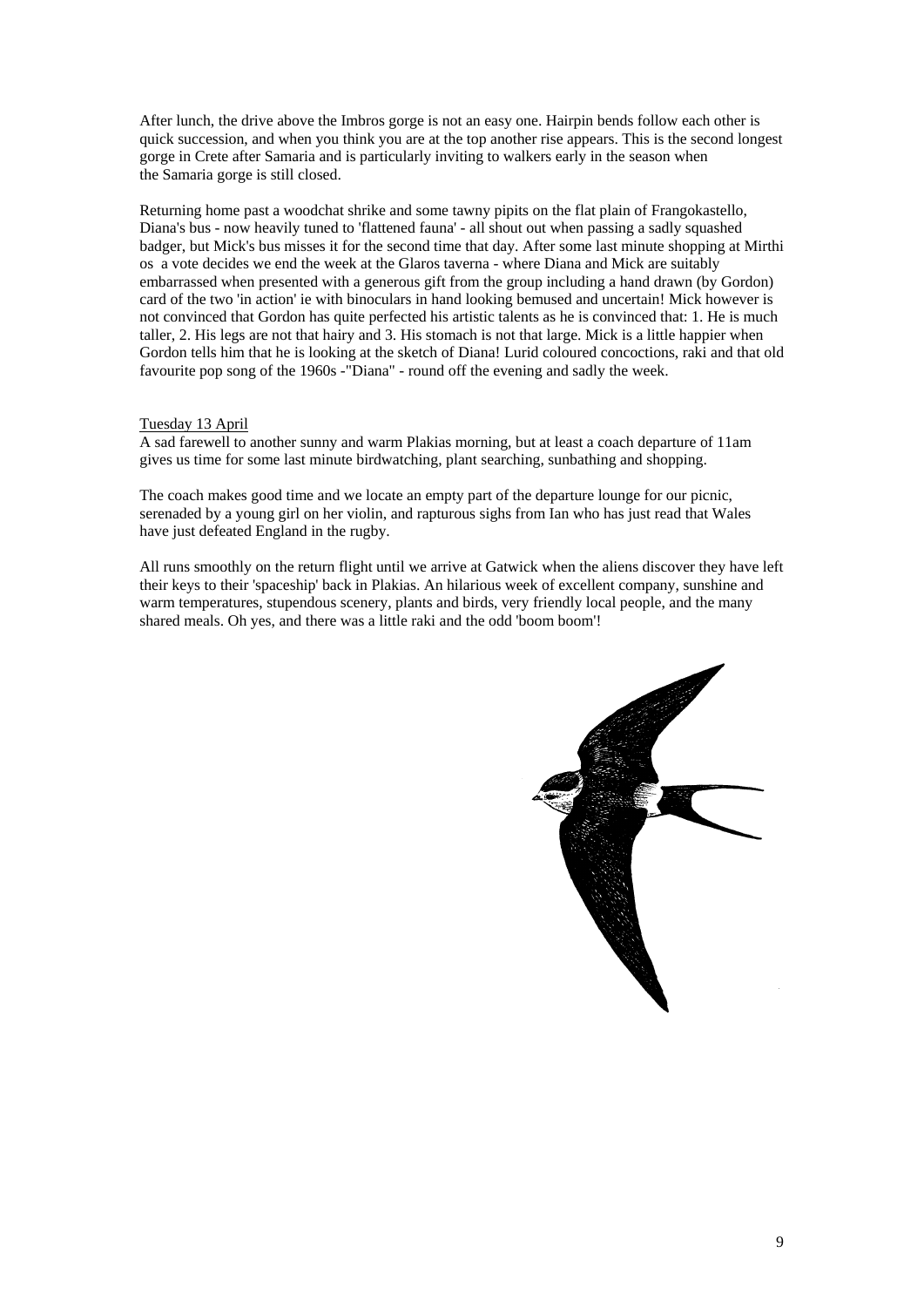## **HONEYGUIDE WILDLIFE HOLIDAYS CRETE 6 - 13 APRIL 1999**

#### **PLANT LIST**

The following list comprises the more obvious plants seen and identified during the week. **Key and nomenclature:** Latin names of plants follows those used in *Flora of the Cretan Area*  (Turland et al 1993), any alternative names as used in Mediterranean Wild Flowers (Blamey & Grey-Wilson 1993) follow in brackets.

\* Endemic to Crete

# Introduced and not native to Crete and cultivated or planted species

## **1 PTERIDOPHYTES**

*Adiantaceae Adiantum capillus-veneris* Maidenhair Fern *Aspleniaceae Ceterach officinarum subsp. officinarum* Rusty Back Fern

*Hypolepidaceae Pteridium aqilinum* Bracken

*Selaginellaceae Selaginella denticulata* Mediterranean Selaginella

# **2 SPERMATOPHYTES**

#### **i) Gymnosperms**

*Cupressaceae -* **Cypress Family**  *Cupressus sempervirens forma. horizontalis* Cypress *C. sempervirens forma. sempervirens* Funeral Cypress

# **ii) Angiosperms**

#### **a) Dicotyledons**

*Aizoaceae -* **Aizoon Family**  *# Carpobrotus edulis var. rubescens* Hottentot Fig

*Anacardiaceae* **- Pistacio Family** *Pistacia lentiscus* Mastic Tree

*Apocynaceae -* **Oleander Family** *Nerium oleander subsp. oleander* Oleander

## *Boraginaceae* **- Borage Family**

*Anchusa italica ( A. azurea)* Large Blue Alkanet *Anchusa variegata* Variegated Anchusa *Borago officinalis* Borage *Cynoglossum creticum* Blue Hound's Tongue *Echium angustifolium subsp. angustifolium* Narrow-Leaved Bugloss *Echium italicum subsp. biebersteinii* Pale Bugloss *Echium plantagineum* Purple Viper's Bugloss Onosma erecta Golden Drops *Symphytum creticum (Procopiania cretica)* Procopiania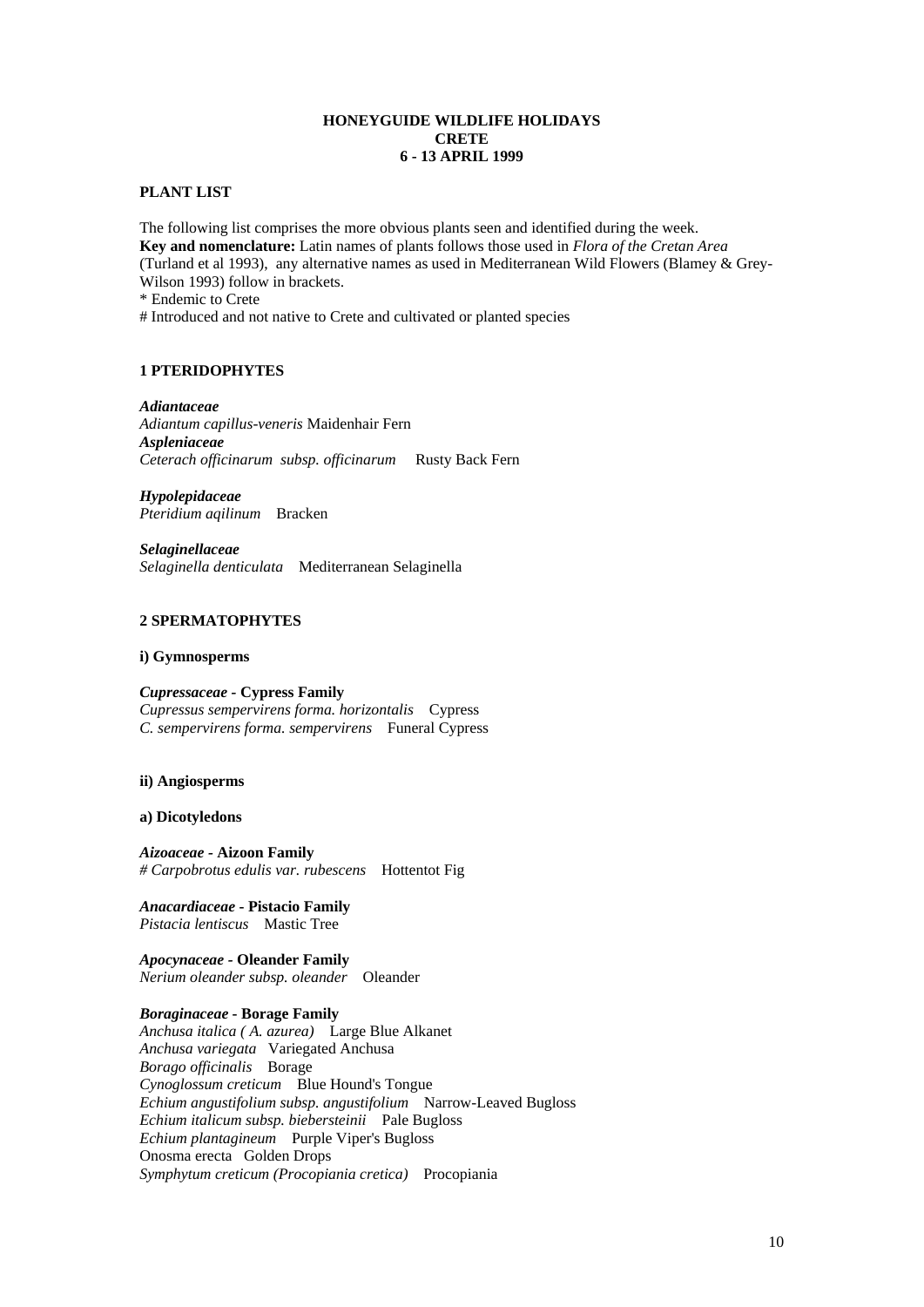#### *Cactaceae* **- Cactus Family**

*# Opuntia ficus-barbarica (O. ficus-indica)* Prickly Pear

#### *Campanulaceae* **- Bellflower Family**

*\* Petromarula pinnata* Cretan Wall Lettuce

#### *Caprifoliaceae -* **Honeysuckle Family**  *# Sambucus nigra* Elderflower

# *Caryophyallaceae* **- Pink Family**

*Cerastium scaposum Petrorhagia velutina (Kohlrauschia velutina) Silene bellidifolia Silene colorata subsp colorata Silene conica* Sand Catchfly *Silene vulgaris* Bladder Campion

#### *Cistaceae* **- Rockrose Family**

*Cistus creticus* Cretan Cistus *Cistus salvifolius* Sage-Leaved Cistus *Fumana arabica* Arabian Fumana *Fumana thymifolia* Thyme-Leaved Fumana

## *Compositae* **- Daisy Family**

*Anthemis rigida subsp. rigida* Rayless Chamomile *Asteriscus spinosa (Pallensis spinosa) Bellis sylvestris* Southern Daisy *Calendula arvensis* Field Marigold *Chrysanthemum coronarium var.coronarium* Crown Daisy *C. coronarium var. discolor* Crown Daisy *Crupina crupinostrum* Crupina *Dittrichia viscosa subsp. viscosa* Stink Aster *Galactites tomentosa* Mediterranean Thistle *Helichrysum barrelieri (H. conglobatum)* Golden Cassidony *Phagnalon graecum (P. rupestre)* Shrubby Cudweed *Ptilostemon chamaepeuce* Shrubby Knapweed *Silybum marinum* Milk Thistle *Tragopogon sinuatus (T. porrifolius)* Wild Salsify

#### *Convolvulaceae* **- Bindweed Family**

*Convolvulus althaeoides* Mallow-leaved Bindweed *Cuscuta epithymum* Dodder

*Crassulaceae* **- Stonecrop Family** *Umbilicus parviflorus* Small-Flowered Navelwort

#### *Cruciferaceae* **- Cress Family**

*Biscutella didyma* Buckler Mustard *Cakile maritima* Sea Rocket *Eruca sativa* Eruca *Matthiola tricuspidata* Three-Horned Stock *\*Ricotia cretica* Ricotia

*Dioscoraceae* **- Yam Family**  *Tamus communis* Black Bryony

# *Dipsacaceaea* **- Teasel Family**

*Knautia integrifolia subsp. mimica* A Scabious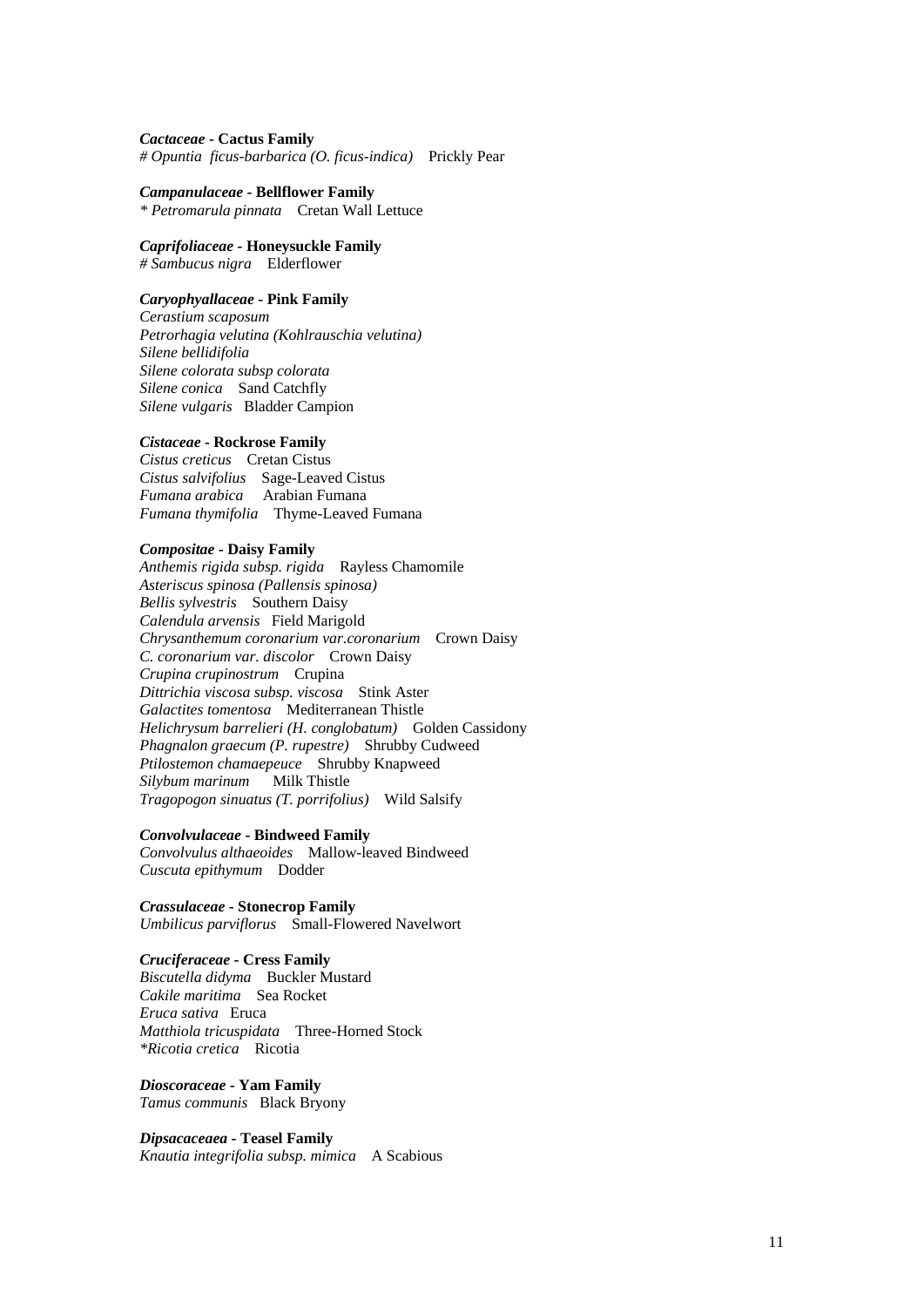#### *Ericaceae -* **Heath Family**

*Erica arborea -* Tree Heather

#### *Euphorbiaceae* **- Spurge Family**

*Euphorbia acanthothamnos* Greek Spiny Spurge *Euphorbia characias* Mediterranean Spurge *Euphorbia dendroides* Tree Spurge *Euphorbia helioscopia* Sun Spurge *Euphorbia paralias* Sea Spurge *Mercurialis annua* Annual Mercury *# Ricinus communis* Castor Oil Plant

*Fagaceae* **- Oak Family** 

*Quercus pubescens* Downy Oak

#### *Geraniaceae* **- Geranium Family**

*Erodium gruinum* Long-beaked Stork's Bill *Geranium robertianum* Herb Robert

#### *Guttiferae -* **Hypericum Family**

*Hypericum empetrifolium subsp. empetrifolium* Shrubby St. John's Wort

#### *Labiatae* **- Mint Family**

*Ballota pseudodictamnus subsp. pseudodictamnus* False Dittany *Coriodothymus capitatus (Thymus capitatus)* Shrubby Thyme *Mentha spicata* Spear Mint *Origanum vulgare subsp hirtum* Marjoram *Phlomis fruticosa* Jerusalem Sage *Phlomis lanata Prasium majus* Spanish Hedge-nettle *Salvia fruticosa* Three-Leaved Sage *Salvia scalarea* Clary *Salvia viridis* Red-Topped Sage *Satureja nervosa Satureja thymbra* Savory *\* Scutellaria sieberi* A Skullcap

## *Leguminosae* **- Pea Family**

*# Acacia spp* Mimosa *Anagyris foetida* Bean Trefoil *Bituminaria bituminosa (Psoralea bituminosa)* Pitch Trefoil *Calicotome villosa* Hairy Thorny Broom *Ceratonia siliqua* Carob Tree *\* Ebenus creticus* Shrubby Sainfoin *Lathyrus aphaca* Yellow Vetchling *Lotus creticus* Southern Bird's-Foot Trefoil *Lupinus micranthus* Hairy Lupin *Medicago arabica* Spotted Medick *Medicago marina* Sea Medick *Medicago orbicularis* Large Disk Medick *Spartium junceum Tetragonolobus purpureus* Asparagus Pea *Trifolium stellatum* Star Clover *Trifolium uniflorum* One-Flowered Clover *Trigonella balansae* A Fenugreek *Tripodion tetraphyllum (Anthyllis tetraphyllum)* Bladder Vetch *Vicia sativa* Fodder Vetch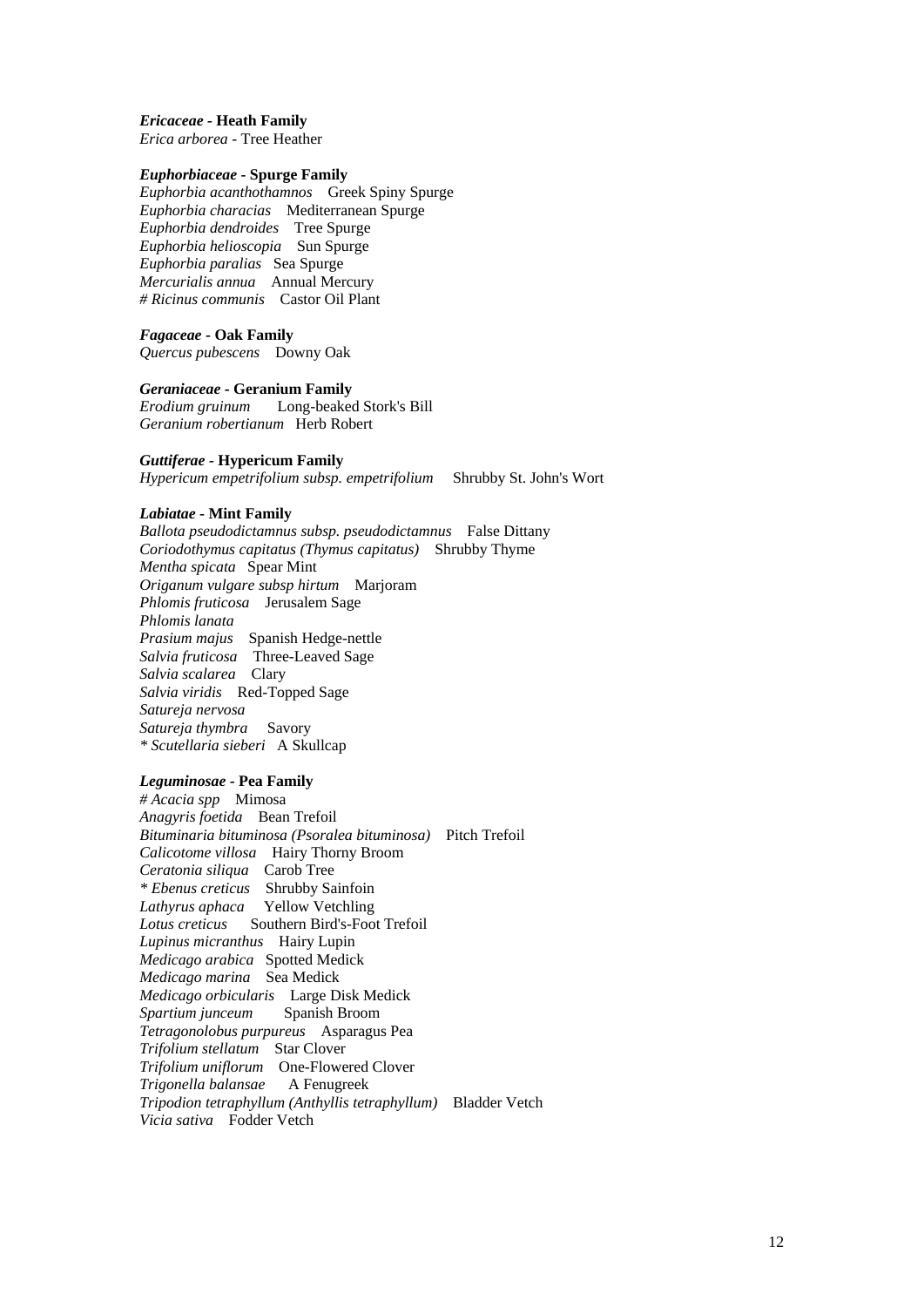*Linacea -* **Flax Family**  *Linum arboreum* Tree Flax *Linum bienne* Pale Flax

*Lythraceae -* **Loosestrife Family**  *Lythrum junceum* Creeping Loosestrife

## *Malvaceae* **- Mallow Family**

*Lavatera cretica* Lesser Tree Mallow *Malva sylvestris* Common Mallow

*Moraceae -* **Fig Family**  *Ficus carica* Fig *# Morus alba* White Mulberry

*Myrtaceae -* **Myrtle Family**  *Myrtus communis subsp communis* Common Myrtle

*Oleaceae* **- Olive Family** *Olea europaea subsp. europaea* Olive

*Orobanchaceae* **- Broomrape Family**  *Orobanche ramosa* Branched Broomrape

*Oxalidaceae* **- Sorrel Family**  *# Oxalis pes-caprae* Bermuda Buttercup

*Papaveraceae -* **Poppy Family** *Glaucium flavum* Yellow-Horned Poppy *Papaver rhoeas* Common Poppy

# *Plantaginacea* **- Plantain Family**

*Plantago afra Plantago lagopus Plantago lanceolata* Ribwort Plantain

## *Platanaceae* **- Plane Tree Family**

*Platanus orientalis* Oriental Plane

*Polygalaceae* **- Milkwort Family** *Polygala venulosa* Eastern Milkwort

#### *Primulaceae* **- Primrose Family**

*Anagallis arvensis* Scarlet Pimpernel (Scarlet and blue forms) *\*Cyclamen creticum* Cretan Cyclamen

## *Ranunculaceae* **- Buttercup Family**

*Adonis microcarpa subsp cretica* Yellow Pheasant's-Eye *Anemone coronaria* Crown Anemone *Anemone hortensis ssp. heldreichii Ranunculus asiaticus* Turban Buttercup *Ranunculus scleratus* Celery-leaved Crowfoot

*Resedaceae* **- Mignonette Family** *Reseda lutea* Wild Mignonette

# *Rosaceae* **- Rose Family**

*Prunus dulcis -* Almond *Pyrus amygdaliformis* Almond-leaved Pear *Rubus sanctus* Bramble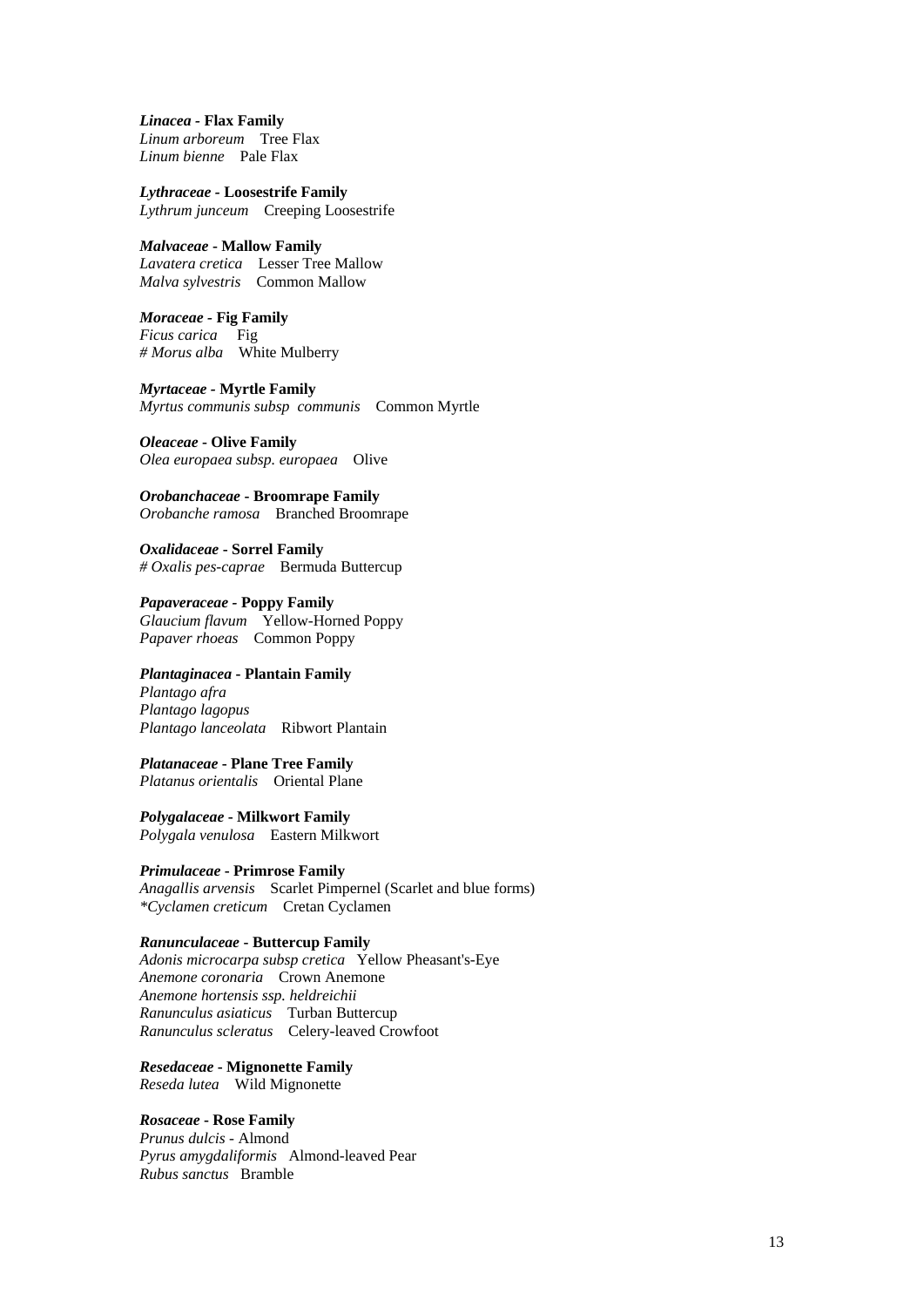*Sanguisorba minor subsp. verrucosa* Mediterranean Salad Burnet *Sarcopterium spinosum* Thorny Burnet

*Rubiaceae -* **Bedstraw Family** 

*Rubia peregrina* Wild Madder

## *Rutaceae -* **Rue Family**

*# Citrus limon* Lemon *# Citrus sinensis* Orange *Ruta chalepensis subsp chalepensis* Fringed Rue

*Santalaceae -* **Sandalwood Family**  *Osyris alba* Osyris

## *Scrophulariaceae* **- Figwort Family**

*Bellardia trixago* Bellardia *Linaria pelisseriana* Jersey Toadflax *Misopates orontium* Lesser Snapdragon *Parentucellia latifolia Parentucellia viscosa* Yellow Bartsia *Scrophularia lucida* Shining Figwort *\* Verbascum arcturus* Hanging Mullein *Verbascum sinuatum* 

#### *Solanaceae* **- Potato Family**

*Hyoscyamus albus* White Henbane *Mandragora autumnalis* Mandrake

*Styracaceae* **- Storax Family**  *Styrax officinalis* Storax

*Tamaricaceae* **- Tamarix Family** *Tamarix smyrnensis* Tamarisk

#### *Thymelaeaceae* **- Daphne Family**

*Daphne sericea Thymelaea hirsuta* Thymelea

#### *Umbelliferae* **- Carrot Family**

*Apium nodiflorum* Fools Water-cress *Bupleurum gracile* A Thorow Wax *Daucus carota* Wild Carrot *Eryngium maritimum* Sea Holly *Ferula communis subsp. communis* Giant Fennel *Foeniculum vulgare* Fennel *Oenanthe pimpinelloides* Corky-Fruited Water Dropwort *Tordylium apulum* Mediterranean Hartwort

*Urticaceae -* **Nettle Family** *Parietaria judaica* Pellitory of the Wall *Urtica membranacea* Membranous Nettle *Urtica pilulifera* Roman Nettle

*Valerianaceae* **- Valerian Family**  *\*Valeriana asarifolia* Cretan Valerian *Valerianella discoidea* A Corn Salad

*Verbenaceae* **- Verbena Family**  *Vitex agnus-castus* Chaste Tree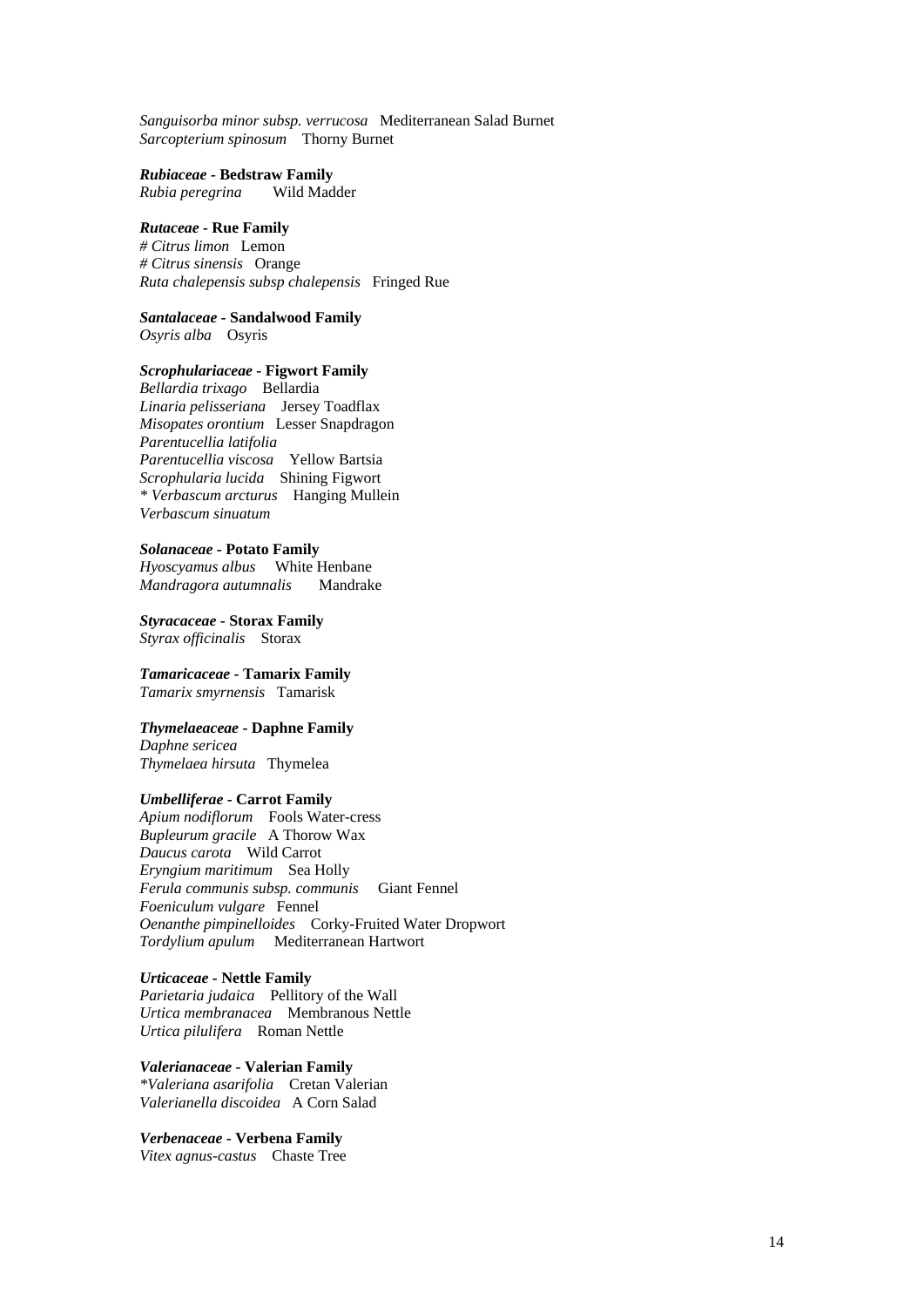*Vitaceae* **- Vine Family** *Vitus vinifera subsp. vinifera* Grape Vine

## **b) Monocotyledons**

*Agavaceae* **- Agave Family** *# Agave americana* Century Plant

# *Amaryllidaceae -* **Daffodil Family**

*Narcissus tazetta* Rose of Sharon ( in fruit only) *Pancratium maritimum* Sea Daffodil (leaves only)

*Araceae* **- Arum Family**  *Arisarum vulgare* Friars Cowl *Arum creticum* Cretan Arum *Dranunculus vulgaris* Common Dragon Arum

## *Graminaceae* **- Grass Family**

*Arundo donax* Giant Reed *Briza maxima* Giant Quaking Grass *Dasyyrum villosum Lagurus ovatus* Hare's-tail *Phragmites australis* Reed

## *Iridaceae* **- Iris Family**

*Gladiolus italicus* Field Gladiolus *Gynandriris sisyrinchium* Barbary Nut *Hermodactylus tuberosus* Widow Iris *# Iris albicans* White Flag Iris *Iris pseudocorus* Yellow Flag *\* Iris unguicularis ssp. cretensis* Cretan Iris

# *Liliaceae* **- Lily Family**

*Allium commutatum* Wild Leek *Asphodeline lutea* Yellow Asphodel *Asphodelus aestivus* Common Asphodel *Drimia maritima (Urginea maritima)* Sea Squill *Gagea graeca Muscari comosum* Tassle Hyacinth *Ornithogalum exscapum* A Star of Bethlehem *Ornithogalum narbonense* A Star of Bethlehem *\* Tulipa cretica* Cretan Tulip *\*Tulipa doerfleri (T. orphanidea)* Orange Wild Tulip *Tulipa sylvestris* Wild Tulip

# *Orchidaceae* **- Orchid Family**

*Aceras anthropophorum* Man Orchid *Anacamptis pyramidalis* Pyramidal Orchid *Barlia robertiana* Giant Orchid *Ophrys bilunulata* Double Moon Orchid *Ophrys bombyliflora* Bumble Bee Orchid *Ophrys doerfleri (O. cretica)* Cretan Bee Orchid *Ophrys fusca* Sombre Bee Orchid *Ophrys heldreichii (O. scolopax ssp. heldreichii)* Marengo Orchid *Ophrys iricolor* Rainbow Orchid *Ophrys sicula* Sicilian Orchid (a Yellow Bee Orchid) *Ophrys mammosa (O. sphegodes ssp. mammosa)* Mammose Orchid *Ophrys tentredinifera* Sawfly Orchid *Orchis boryi*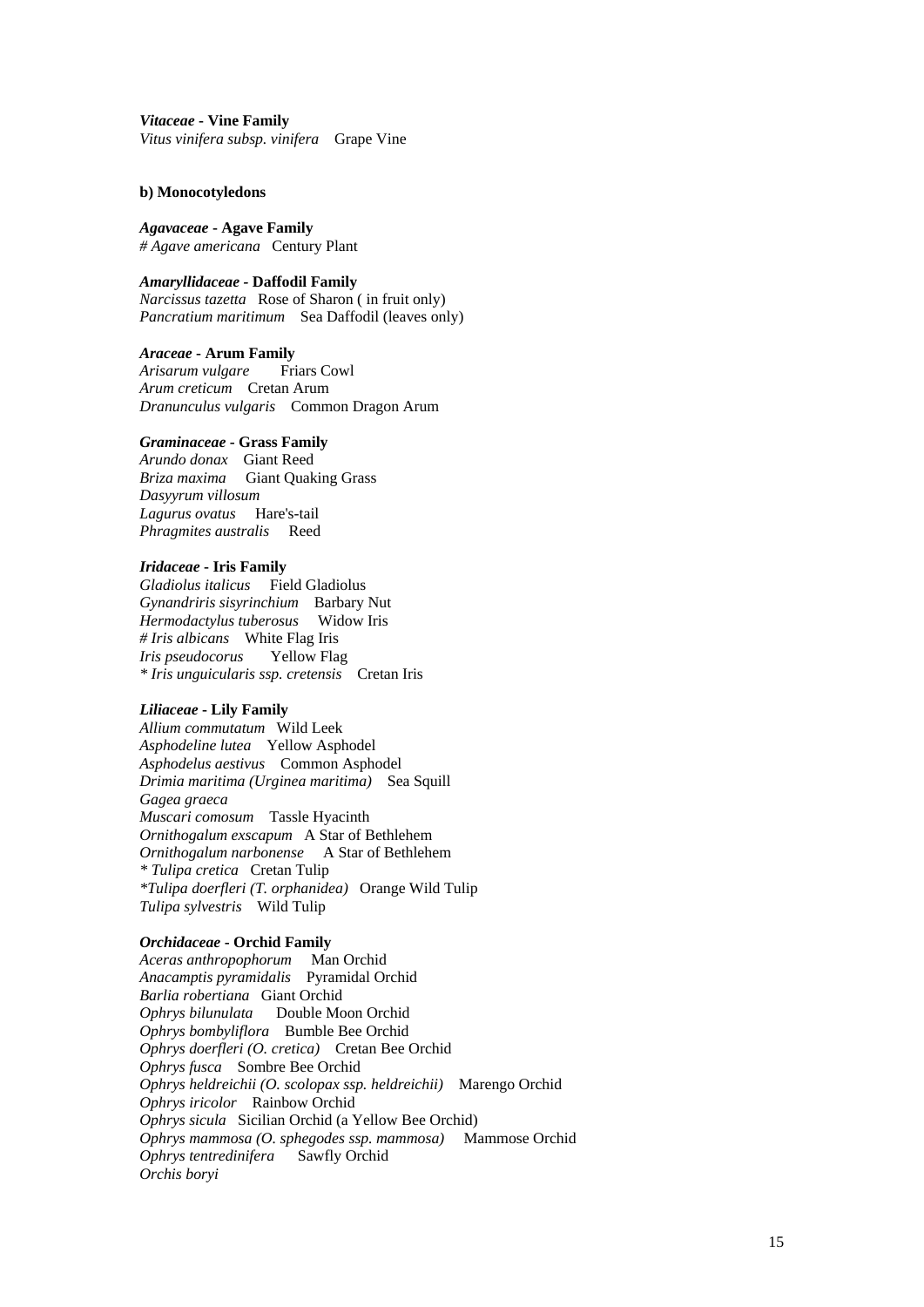*Orchis collina (O. saccata)* Fan-Lipped Orchid *Orchis italica* Italian Man Orchid *Orchis lactea* Milky Orchid *Orchis laxiflora subsp. laxiflora* Lax-Flowered Orchid *Orchis papillionacea* Pink Butterfly Orchid *Orchis pauciflora (O. provincialis subsp. pauciflora)* Few-flowered Orchid *Orchis quadripunctata* Four-Spotted Orchid *Orchis tridentata* Toothed Orchid *Serapia bergonii (S.vomeracea ssp. laxiflora)* Bergon's Tongue Orchid *Serapia orientalis ssp. orientalis* Eastern Tongue Orchid *Serapia parviflora* Small-flowered Tongue Orchid

*Palmae* **- Palm Family** *Phoenix theophrasti* Cretan Palm

*Typhaceae -* **Reedmace Family** 

*Typha domingensis* A reedmace

# **BUTTERFLY LIST**

Bath white Black-veined white Cleopatra Clouded yellow Eastern festoon Holly blue Large white Mazarine blue Painted lady Peacock Red admiral Small copper Small tortoiseshell Southern comma Speckled wood Scarce swallowtail Swallowtail Wall Brown

plus Egyptian Locust

# **REPTILE AND MAMMAL LIST**

## **Reptiles**

Balkan Green Lizard Common Tree Frog Erhard's Wall Lizard Marsh Frog Moorish Gecko Stripe-necked Terrapin

#### **Mammals**

Badger Beech Marten Eastern Hedgehog Weasel